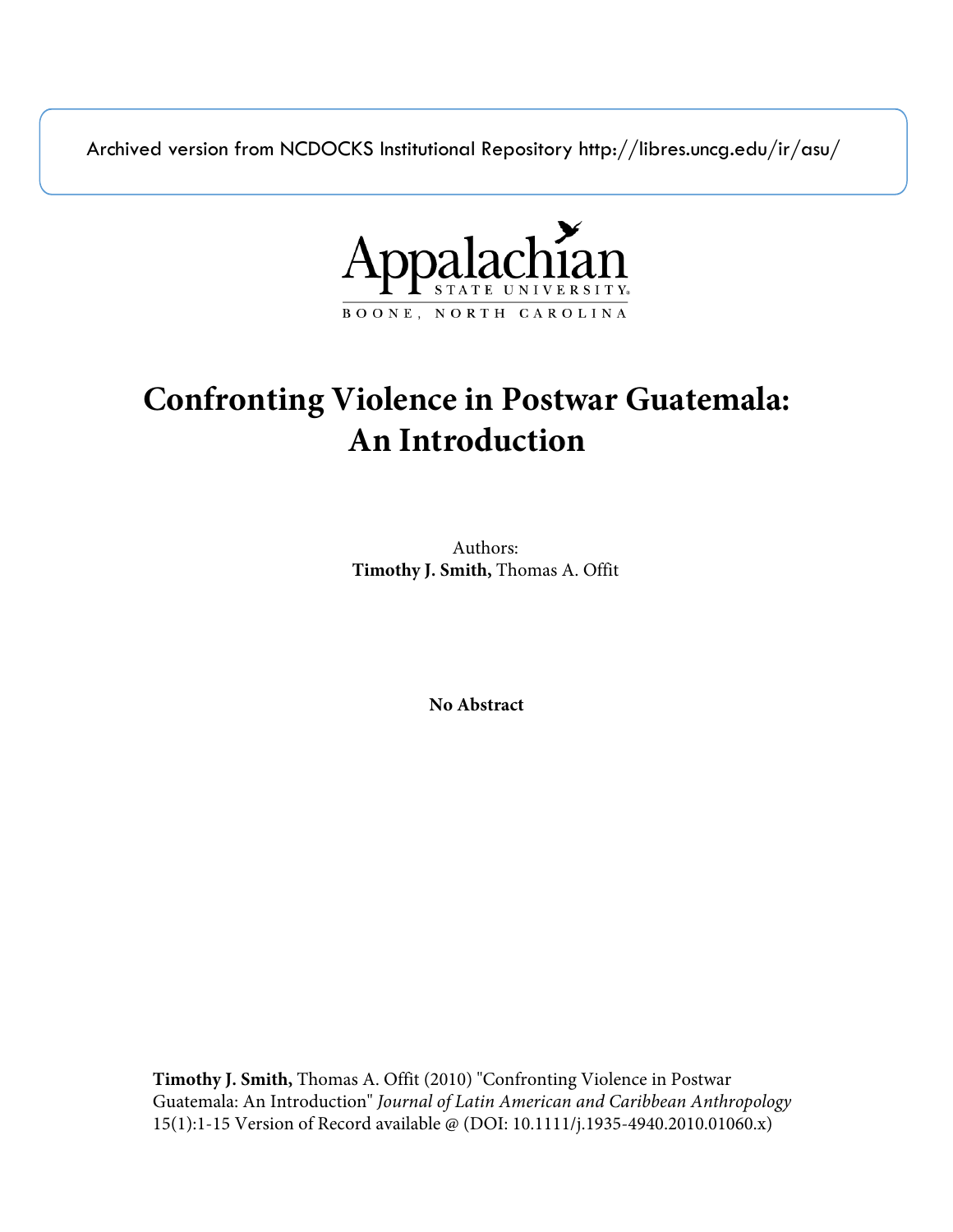# Confronting Violence in Postwar Guatemala: An Introduction

*By* Timothy J. Smith A P P A L A C H I A N ST A T E UN I V E R SI T Y

Thomas A. Offit BAYLOR UNIVERSITY

A Strange Yet Familiar Violence in Postwar Guatemala

ON IO MAY 2009, RODRIGO ROSENBERG, a prominent attorney in Guatemala City, was shot in the head and killed while riding his bike. Days before his murder, Rosenberg videotaped an 18-minute message, subsequently circulated widely in Guatemala and internationally, in which he stated that should he be killed in the near future, the intellectual authors of the crime would be standing president Alvaro Colom and his wife, Sandra Torres. Their motive would be retribution, specifically for Rosenberg's representation of another recently murdered member of the Guatemala City elite, the businessman Khalil Musa. In the videotape, Rosenberg states that Musa was murdered because of the information he was about to release, which clearly showed the president's links to organized crime and drug trafficking. Rosenberg said he made the recording because he feared that Colom and his associates would not stop at killing Khalil Musa.

The killing never stops in Guatemala. More than a decade after the 1996 Peace Accords were signed, which ended 36 years of civil war, homicide rates rival those during the war years. Progress on all fronts seems minimal at best; economic and social gaps between the wealthy and the poor are among the world's worst. Falling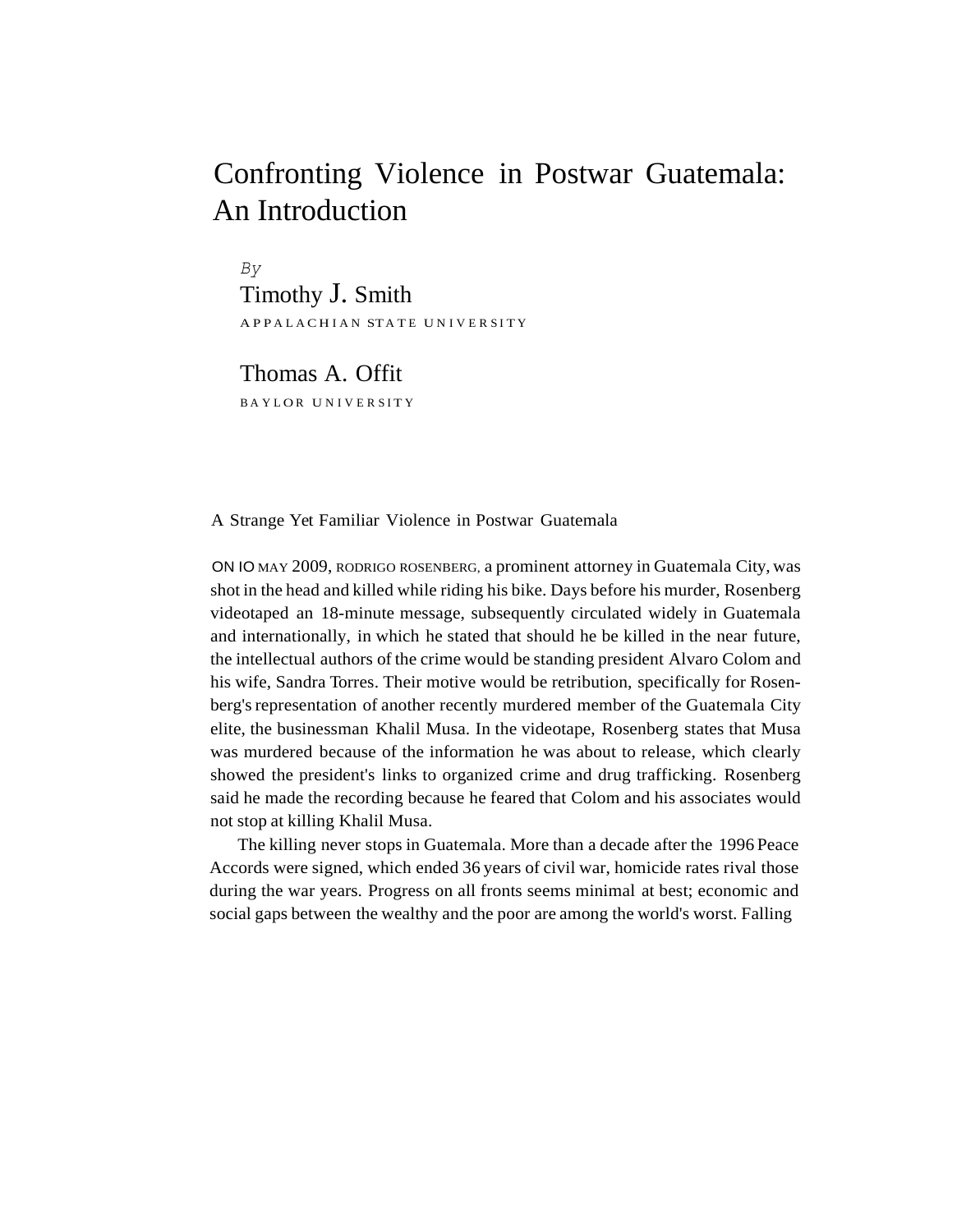coffee and sugar prices on the global market, chronically high underemployment in combination with refugee repatriation and the demobilization of government and guerrilla armed forces, and a drop in tourism revenue because of a generally poor global economy and fear of terrorism, all contribute to Guatemala's dire economic, political, and social conditions. Vigilantism, organized crime, and politically motivated killings are part of daily life.

Security concerns dominate political and everyday arenas and are the main indicators for continued violence. Some communities counter this violence with more violence; some merely blame the government and advocate strongarm *( mano d ura )* regimes- all of which take place at the cost of limited civil rights and possible remilitarization of the state. In the aftermath of mass violence, genocide, and retribution, Guatemala is confronting a postwar period of continued violence, characterized by a culture of fear and tenuous trust between citizens and the state.

Levels of political violence remain high: Rosenberg's assassination is only the most recent manifestation of a "peacetime" trend that began with the assassination of Bishop Juan Gerardi in 1998 and the search to bring his murderers to justice; continuing through Jennifer Harbury's hunger strike and legal actions to reveal the actors responsible for murdering her husband, Efrain Bamaca Velasquez; the unsatisfactory trial of the architects of Myrna Mack's assassination; the murder of four Central American congressmen in 2007, and the subsequent murder of their alleged killers while in a maximum security jail; not to mention the continued discoveries and excavations of clandestine cemeteries. Non-political, or perhaps put more honestly, everyday violence now inundates Guatemalan citizens of all classes, as evidenced by newspaper headlines detailing *daily* kidnappings, murders, gang violence, and armed assaults throughout the nation.

To make matters worse, Guatemalans can hardly rely upon the police or thejustice system for help. Trust in and reliance upon the police is frustrated by the trading of milita ry uniforms for those of the PNC (National Civil Police). In some cases, assailants in violent crimes have worn full or partial police uniforms and have used vehicles that resemble police transport, indicating that some elements of the police might be involved. A Human Rights report distributed by the U.S. Department of State (2005) comments, "The UN Mission in Guatemala (MINUGUA) reported several cases in which military and police officials were responsible for killings, usually for criminal motives. During the year, the PNC Office of Professional Responsibility (ORP) investigated 51 reports of police involvement in killings."

Moreover, Guatemala suffers from an inept justice system incapable of handling either the convictions of major perpetrators of violence or the ha nding over of convicts to correctional facilities (e.g., one of the major jails, Pavoncito, was controlled by inmates for nearly two years before a bloody attempt by the police to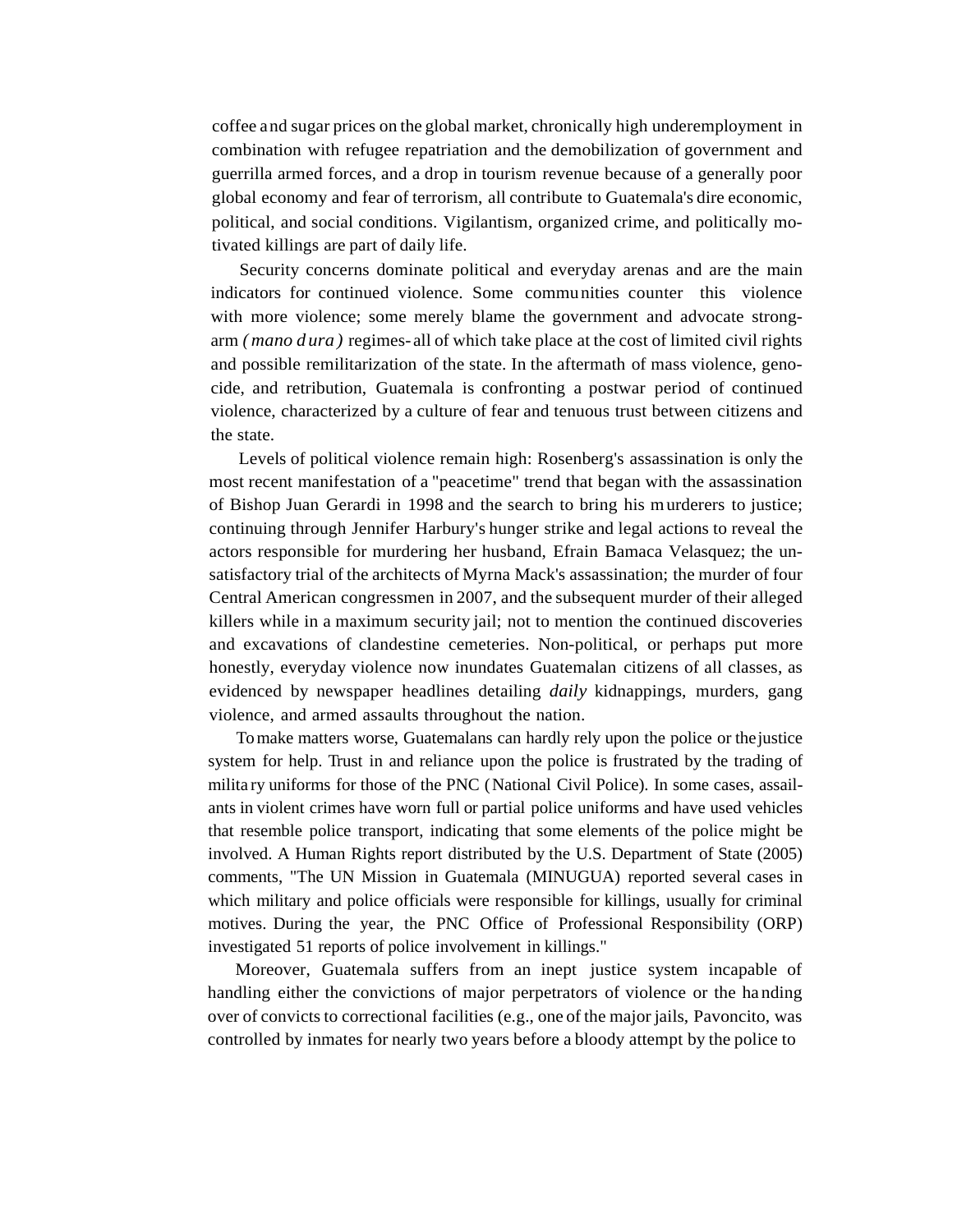take back control). According to the U.S. Department of State's Background Note [on] Guatemala (2009a): "Violent criminal activity continues to be a problem in Guatemala, including murder, rape, and armed assaults against foreigners. The police force is inexperienced and under-funded, and the judicial system is weak, overworked, and inefficient. Well-armed criminals know there is little chance they will be caught or punished." An apt summary of the current plight of peacetime Guatemala is presented in the U.S. State Department's 2008 Country Report on Human Rights Practices, Guatemala (2008):

Human rights and societal problems included the government's failure to investigate and punish unlawful killings committed by members of the security forces; widespread societal violence, including numerous killings; corruption and substantial inadequacies in the police and judicial sectors; police involvement in kidnappings; impunity for criminal activity; harsh and dangerous prison conditions; arbitrary arrest and detention; failure of the judicial system to ensure full and timely investigations and fair trials; failure to protect judicial sector officials, witnesses, and civil society representatives from intimidation; threats and intimidation against journalists; discrimination and violence against women; trafficking in persons; discrimination against indigenous communities; discrimination and violence against gay, transvestite, and transgender persons; and ineffective enforcement of labor laws, including child labor provisions.

The United States has recently signed a letter of agreement with Guatemala to provide funding to help combat organized crime and drug trafficking ( U.S. Department of State 2009b). A small part of the US\$16,000,000 total pledge, US\$550,000, is specifically earmarked to strengthen the International Commission against Impunity in Guatemala (CICIG), the very commission that has responded to the thousands of protestors who have flooded the streets of Guatemala City in response to the assassination of Rosenberg by promising a full investigation of both the murder and Rosenberg's accusation.

# **An Anthropology of (Post)War Guatemala**

In 2002, a double panel was held at the annual meeting of the American Anthropological Association. It focused upon the successes and failures of the Guatemalan Peace Accords; two edited volumes resulted, which attempt to recapture the academic recipe for garnering the international community's attention, as Robert Carmack's edited volume did during the armed conflict ( 1988). These two volumes highlight what may be called a "new" violence in Guatemala, one that is wrought with a failing economy, a rise in narco-trafficking, gang violence, inept and corrupt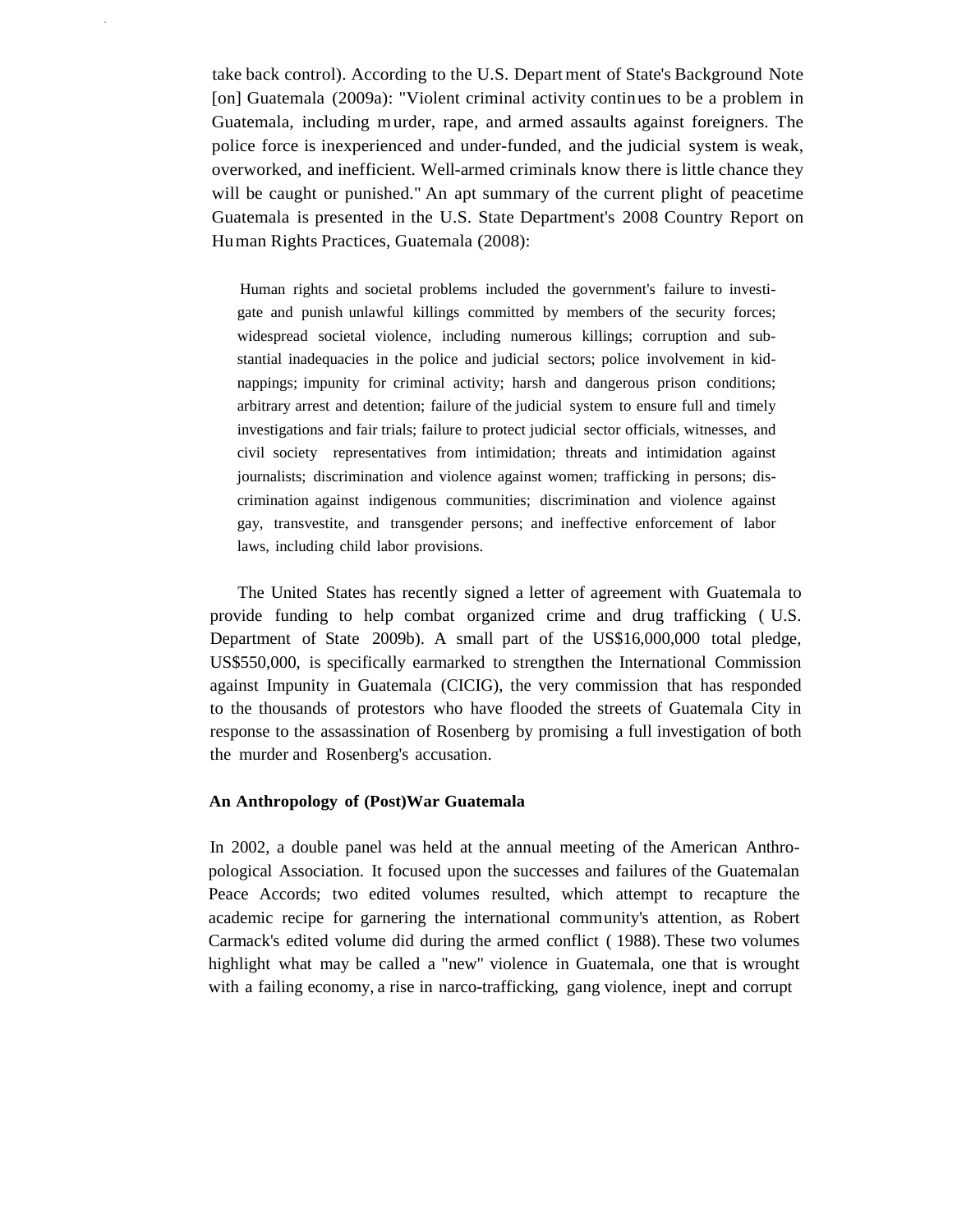juridical institutions, political violence, and the failures of a morally bankrupt government (Little and Smith 2009; Nelson and McAllister 2010). These works mark an attempt by anthropologists to evaluate what has been accomplished to aid in the healing of these memories and effectively deal with the horrors of war, fo- cusing upon the 10 years immediately after the end of the conflict. These scholars, in addition to bringing depth to the alarming statistics pointing to a rise in poverty, gang violence,

violence against women, lynchings, drug trafficking, kidnapping for ransom and retribution, and squandering of reconstruction funds by the Portillo Administration,

led them to the conclusion that a new form of struct ural violence existed in Guatemala. By all accounts, it appeared that little had changed since the end of the war, save perhaps the trading of military uniforms for those of the PNC, and indiscriminate highway robbers for an end to massacres. Anthropologists working in Guatemala have been guided by new analytical interests to focus on structural violence, and on gaining an understanding of how it appeared, statis- tically, that Guatemala was now more dangerous than it had been IO years earlier.

Despite the surfacing of new forms of violence and the growing dangerousness of Guatemala, the 36 years of violent conflict which marked the second half of the 20th century in Guatemala have not disappeared from either the memories of Guatemalans or the attentions of anthropologists, many of whom continue to struggle with analytical frameworks (such as social suffering, structural violence, memory and trauma, neoliberal policy failure, truth and reconciliation) that would allow an understanding of postwar Guatemala. In fact, many of our new frameworks to understand the violence of today are informed by our analyses and writings about the armed conflict over the past 14 years. For the purposes of underwriting the articles gathered here, we want to provide a brief overview of the major scholarship by foreign anthropologists in Guatemala since 1996, and call attention to what we see as shifting genres of dealing with the violence of both the armed conflict and the postwar era. While this is certainly not an exhaustive list (we look specifically at scholarship in book-length form that speak to audiences external to the country), we want to delineate what we see as a swinging pendulum of literature, which moves across the topical fields of memory and trauma, peace and reconciliation, and the rise of structural violence in the postwar era.

# **Multiculturalism**

Nu merous books on the rise of multiculturalism and the growing public face and influence of indigenous activism have garnered the attention of anthropologists focused upon Guatemala, particularly centered upon the so-called pan-Maya Movement. In doing so, anthropologists who have focused on this movement, which itself was shaped and born out of the violence, have dealt more with issues of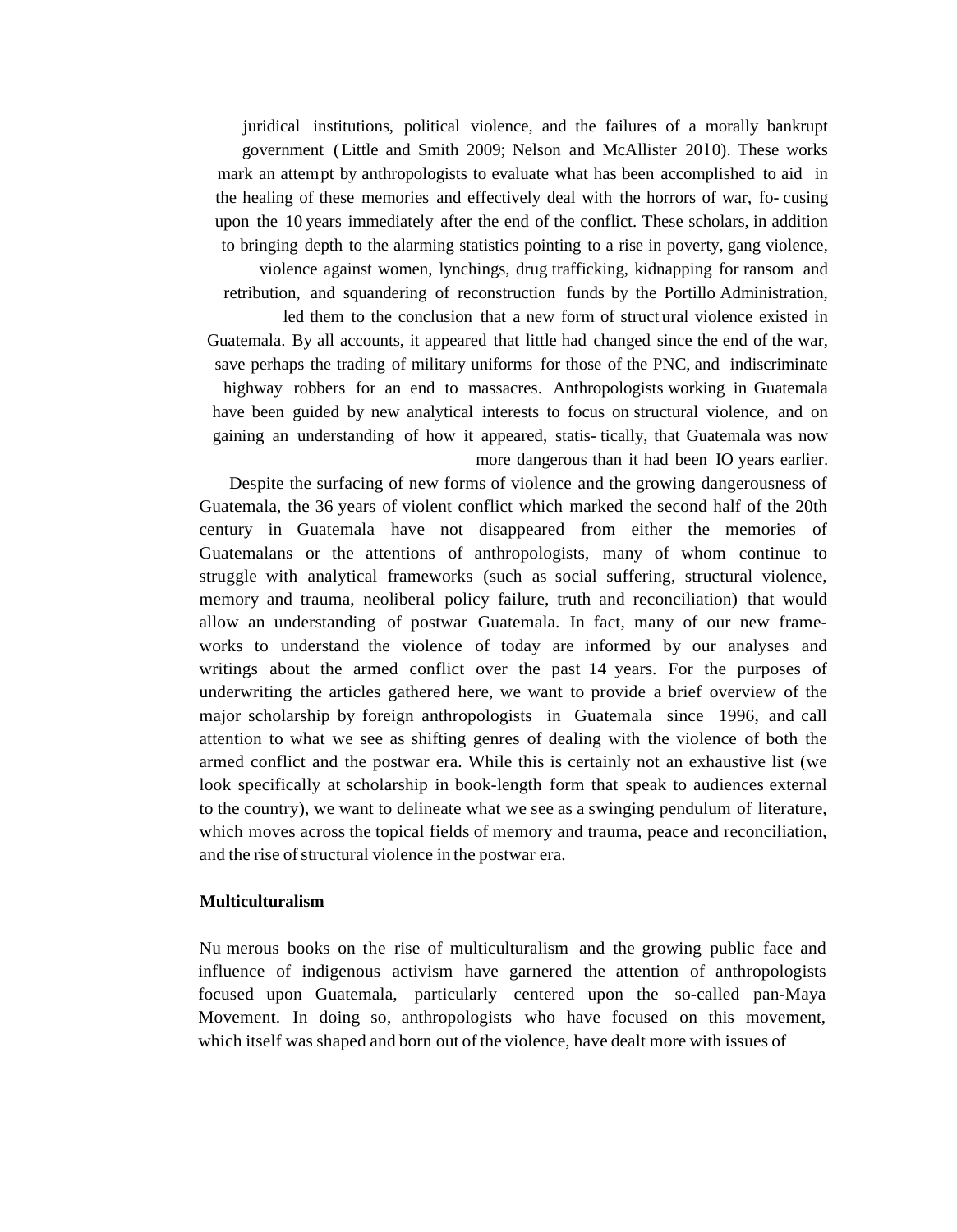cultural construction, the promotion of Maya language and identity, and indigenous intellectuals as they negotiate the muddy terrain of postwar political machinery and multiculturalism as part of the reconciliation process ( Fischer and Brown 1996; Warren 1998; Nelson 1999). While the first round of ethnographies dealing with the "rise" of indigenous activism earmarked the 1970s as a time of cultural activist awakenings, which expanded in the 1990s, Greg Grandin's seminal work on the history of blood, race, and nation (as they pertained to indigenous consciousness, i.e., the pan-Maya Movement) examined liberal reforms of the late 19th century as having rooted and shaped the indigenous agency and cultural constructions championed after the armed conflict (2000). Another foreign scholar who focused upon the pan-Maya Movement was Edward Fischer, who moved beyond the historical and descriptive approaches in describing the development of indigenous activism (2001). His ethnography brought an economic and global perspective to the cultural logics and transnational networks involved in shaping indigenous agendas, and blurred the lines between change/continuity, constructivist/essentialist arguments. This approach toward bridging the divide between the local and global, in addition to providing a detailed communitylocated ethnography, would foreshadow a later round of ethnographies in the opening decade of the 21st century. Finally, two other works that would add to the discussion of the origins and impact of indigenous activism on Guatemalan postwar society came, ironically (in the sense that, with the exception of Fischer and Brown 1996, non-Guatemalans were writing about the pan-Maya Movement abroad), from an indigenous anthropologist (Montejo 2005) and from a scholar writing about nonindigenous or ladino identity in the wake of neoliberal multiculturalism (Hale 2006).

# **Memory, Violence, and Suffering**

Almost immediately following the signing of the Peace Accords in 1996, scholarship on postwar Guatemala began to focus upon the ghosts of war and open wounds. Anthropological works highlighted the atrocities that had been committed by the army, its state-sponsored paramilitary organizations and their allied mercenaries, as well as the guerillas. In particular, ethnography turned its attention to genocide and unearthed the hundreds if not thousands of massacres that had been perpetrated against the largely indigenous population of the western highlands. When two reports were published, bringing light to the *memorias* and *testimonios* (CEH and REHM!) shortly thereafter, expert witnesses, international observers and analysts, and anthropologists increased their efforts to give voice to those who had suffered during the worst years of *la violencia,* from 1978 to 1982. It was a time when solidarity and sympathy drove ethnographers to ask: what had happened on the ground in the communities, who was responsible, and how had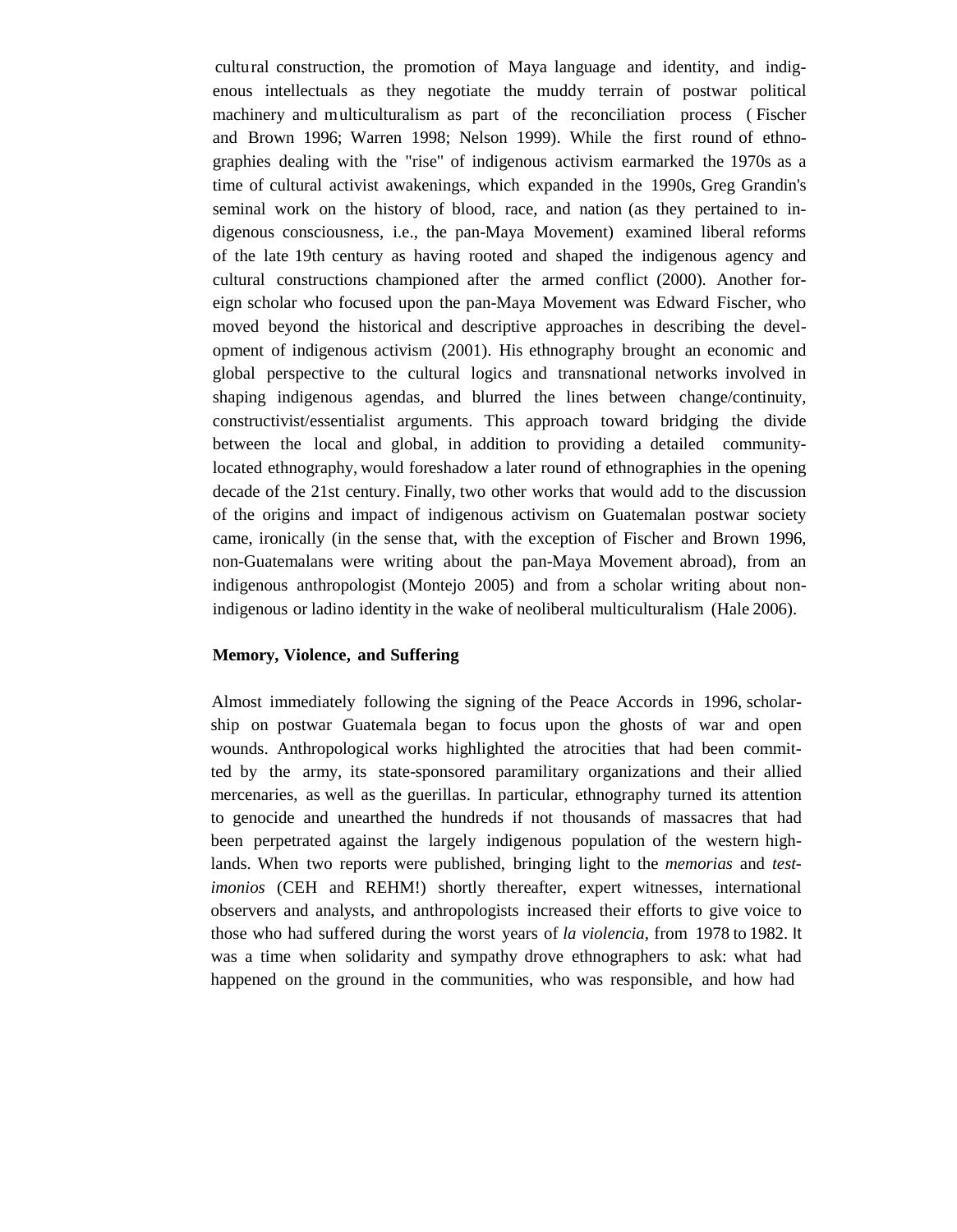these years of terror affected and influenced what would come to be a prolonged attempt at reconciliation? Show trials and impunity continued to plague the vic- tims of the war as the still frail and "spooked" justice system failed to convict the authors of the violence. All the while, forensic anthropologists working with com- munities most affected by the violence continued to unearth the mass graves and rebury the dead.

In the 14 years since the end of the armed conflict, a number of book-length pieces have appeared outside Guatemala, dealing specifically with its aftermath. These range from ethnographies to detailed investigations into what had occurred during the conflict, and the impact of the atrocities committed by the Guatemalan military and the guerillas. Some make use of testimonials such asthose collected by the Catholic Archdiocese's REMHI project ( REMHI 1998) and the Commission for Historical Clarification (Comision para el Esclarecimiento, CEH 1999) by providing an anthropological narrative and analysis to uncover how communities had suffered during the violence as well as how victims were dealing with the hor- rors of war as both catharsis and collective memory (Carlsen 1997; Zur 1998; Green 1999). Others chose to move immediately toward uncovering the involvement of the United States and its intelligence/military apparat us' involvement with the Guatemalan military, to shed light upon the authorship of counterinsurgency tactics on the part of the Guatemalan state (Harbury 1997; Schirmer 1999). This would be revisited later in the postwar era with other notable works (Grandin 2004; Saxon 2007).

In a foreshadowing of future attempts, Victor Montejo, himself forced to flee the violence, studied the atrocities enacted on the ground and how those violent memories shaped Guatemalan refugees' identity and understanding of the conflict in Mexico (1999). Virginia Garrard-Burnett's detailed account of the rise and im- pact of Protestantism in Guatemala was a precursor to future studies in that she demonstrated how a transnational/global network effectively shaped communities and their members (the global to local), as well as their relationship to the state (1998). Finally, in what could be viewed as one of the most significant debates to engage American anthropology in decades, David Stoll published his critique of Nobel La ureate Rigoberta Mench u's testimony ( Burgos-Debray 1983), in which he questioned the validity of some of the details from her account ( 1999). Although it was an extension of his earlier thesis on indigenous communities caught in the crossfire and discourse that shaped the dichotomy between armies and guerillas ( 1993), his so-called expose caused such a controversy and plethora of articles, editorials, and scholarly panels dedicated to the debate that Arturo Arias was able to piece together a multidisciplinary volume on the topic (2001).

At the beginning of the 21st century, with the exception of Susanne Jonas' examination ofthe challenges, competing agendas, and obstacles to the peace process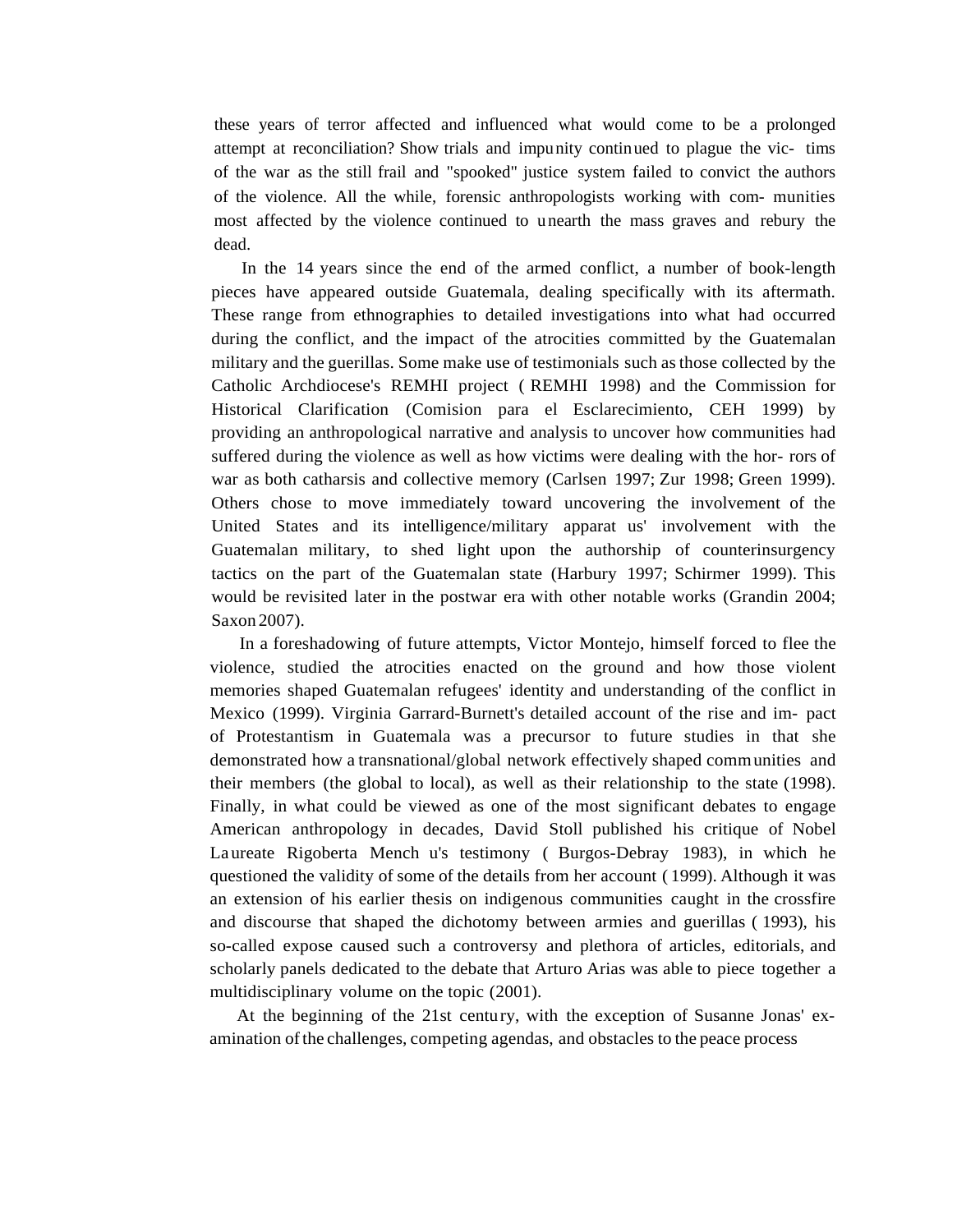$(2000)$ , scholarship was marked by a continued interest in the plight of Guatemalan Mayas, both as victims and agents for change in the postwar era. In addition to this new literature on Mayas, a number of ethnographies and collections returned to the issues of memory and the terror which plagued both internal and external refuges and highlighted the continuing legacy of violence shaping indigenous communities during the conflict (Remijnse 2003; Manz 2004; Sanford 2004; Wilkinson 2004).

# Global Connections and the New Violence

Meanwhile, an alternative round of book-length scholarship surfaced outside Guatemala in which, at a time when an emergent interest in global studies was effectively displacing traditional area and community studies in U.S. universities, a global analysis was made from the ground up, both within and outside the region. The first book-length examinations of aMaya diaspora appeared which detailed the plight not onlyofrefugees who longed to return but also ofthose indigenous Guatemalans born abroad and their understandings of the conflict as they negotiated the terrain of dangerous migratory routes and undocumented positions outside the country (North and Simmons 1999;Loucky and Moors 2000; Fink 2007; St0len 2007; Foxen 2008). New works also appeared which attempted to wed a growing interest in transnational markets and economies, communication networks, internal displacement, open borders, and remittances with grounded, locally informed ethnographies (Little 2004; Fischer and Benson 2006; Kahn 2006; Metz 2006; Adams and Hawkins 2007; Offit 2008; Pitarch et al. 2008; Goldin 2009; Metz et al. 2009).

While these works interweave discussions about the failed neoliberal policies of corrupt administrations, a plunging economy, and the brazen theft of international aid funds aimed at rebuilding the country, none of them deal with new forms of violence as specific topics of study. In light of the two recent volumes on the new violence (Little and Smith 2009; Nelson and McAllister 20IO), the articles collected here attempt to build upon the previous scholarship and ask us to move to the next stage of u nderstanding and acknowledgement, to reflect upon the fact that while so much excellent work has been done to document the degree to which the conflict still looms over the hearts and minds of Guatemalans, and the new faces and types of postwar violence, we have yet to analyze adequately why these two linked phenomena have come to define Guatemala in this time of supposed peace.

For example, how is everyday violence affecting community networks and cultural traditions, leaving younger generations unwilling to balance the risk of participation with the possibility of death? Is the fear of highway robbery and the chaos that stems from economic insecurity to blame? Offit and Cook, discuss the murder of one of the most revered shamans of Momostenango on a small rural road in 2007-stabbed, shot dead, and nearly decapitated by two men. His death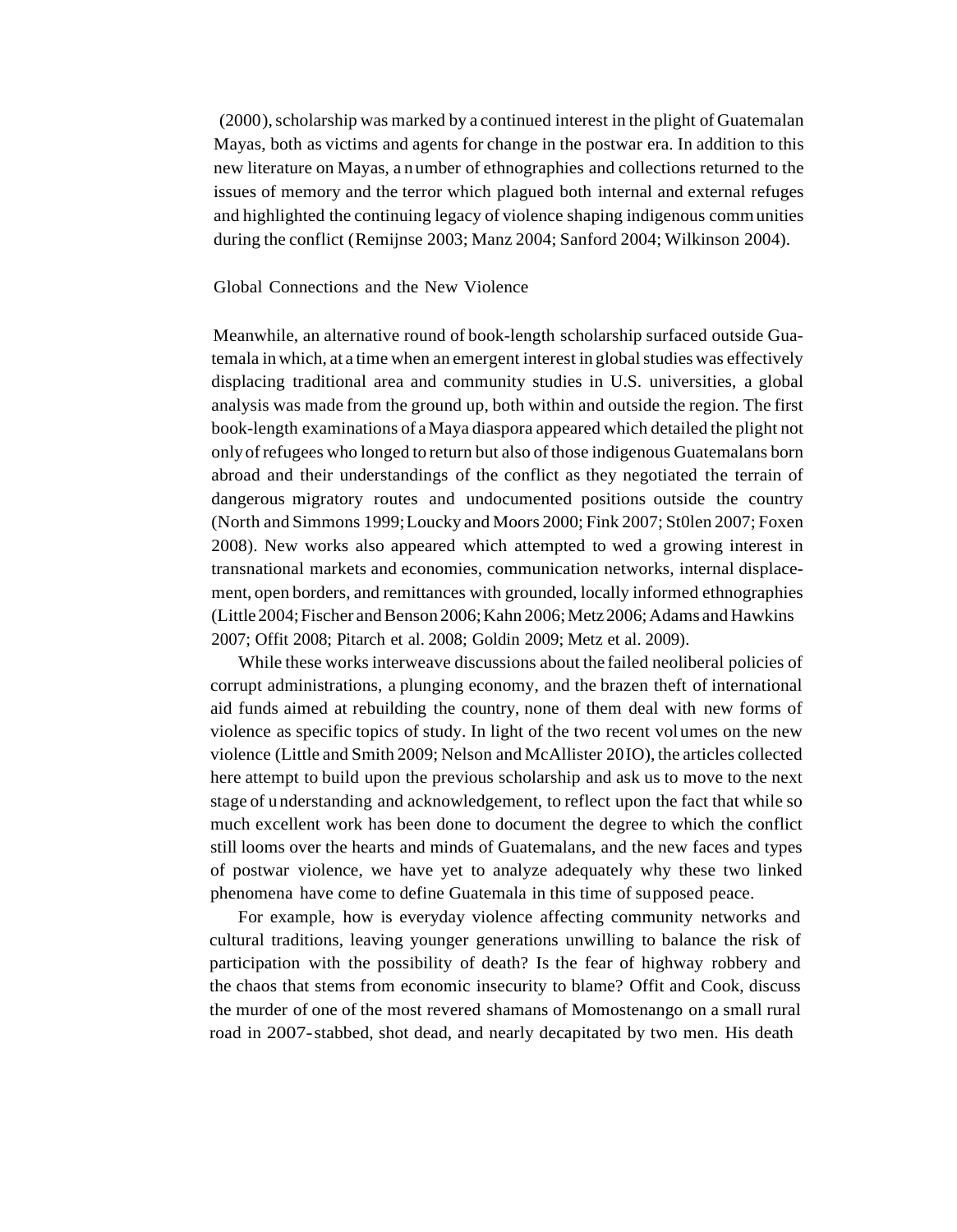wasrelatively common by Guatemalan standards, yet the current wave of violence is unique in that it seems to come from, and is directed toward, all sectors of society, and as a result leaves everyone in a state of perpetual fear and imbalance. Offit and Cook's article looks at how this imbalance has threatened the existence of the traditional "Monkeys' Dance," not only by killing its sponsor, but by u ndermining the confidence the young male dancers have concerning the spiritual efficacy of their significant financial sacrifice in participating in the dance and therefore guaranteeing the continued support of their ancestors and the town's patron saint. As the logical inheritors of this shaman's knowledge and his cargo, dancers now must reassess their commitment to centuries' old cultural practice and belief amidst the economic and physical insecurity of neoliberal Guatemala.

While much of the everyday violence of postwar Guatemala may appear to be random or a product of "men with guns" out of work, what historical linkages are there with the past, if any? Can we bury the dead and let water pass under the bridge when the old perpetrators are living in the same communities as their victims? What if the lines between perpetrator and victim are blurred in postwar Guatemala? The article by Mentz, Mariano, and Lopez Garcia discusses the situation in the Ch'orti' area of Eastern Guatemala, which continues to be a relatively violent place. Drawing a direct connection between the war and contemporary violence is difficult, however. Rather than seeing violence spawning callousness and more violence, which is no doubt true for some individuals, one might equally find that people are less apt to rush to violence after suffering from it. Moreover, human rights campaigns like those of MINUGUA, the Catholic Church, and the Maya Movement, which promoted the civil resolution of disputes, were fairly well received by a Ch'orti' population that once considered all state authorities as threats. The police, while still ineffective and corrupt, are now more likely to pursue murderers in the rural communities than they were during the war, when the army reigned seemingly arbitrarily. A more persuasive linkage of the war to contemporary violence is a continuation of the problems that helped precipitate some Ch'orti's' involvement in the war to begin with, including pressure on the land, envy, sorcery, graft, a corrupt and inept judicial system, and ethnic dehumanization. New problems that suggest greater alienation and a deeper culture of violence are child abduction, human trafficking, and drug smuggling. The Ch'orti' area has become a theater for such criminality, and Ch'orti's are becoming involved as both victims and perpetrators.

This issue also seeks to address the apparent fear that still directs rural communities to distrust the State, even when it reaches out through aid via health promotion, disaster relief, and juridical reform. Why are legitimate attempts to reconstitute the police force met with opposition, doubt, and suspicion? Why are communities instead choosing to (in fact, feel that they must) create internal self-policing units, support networks, and outlets, which they believe best serve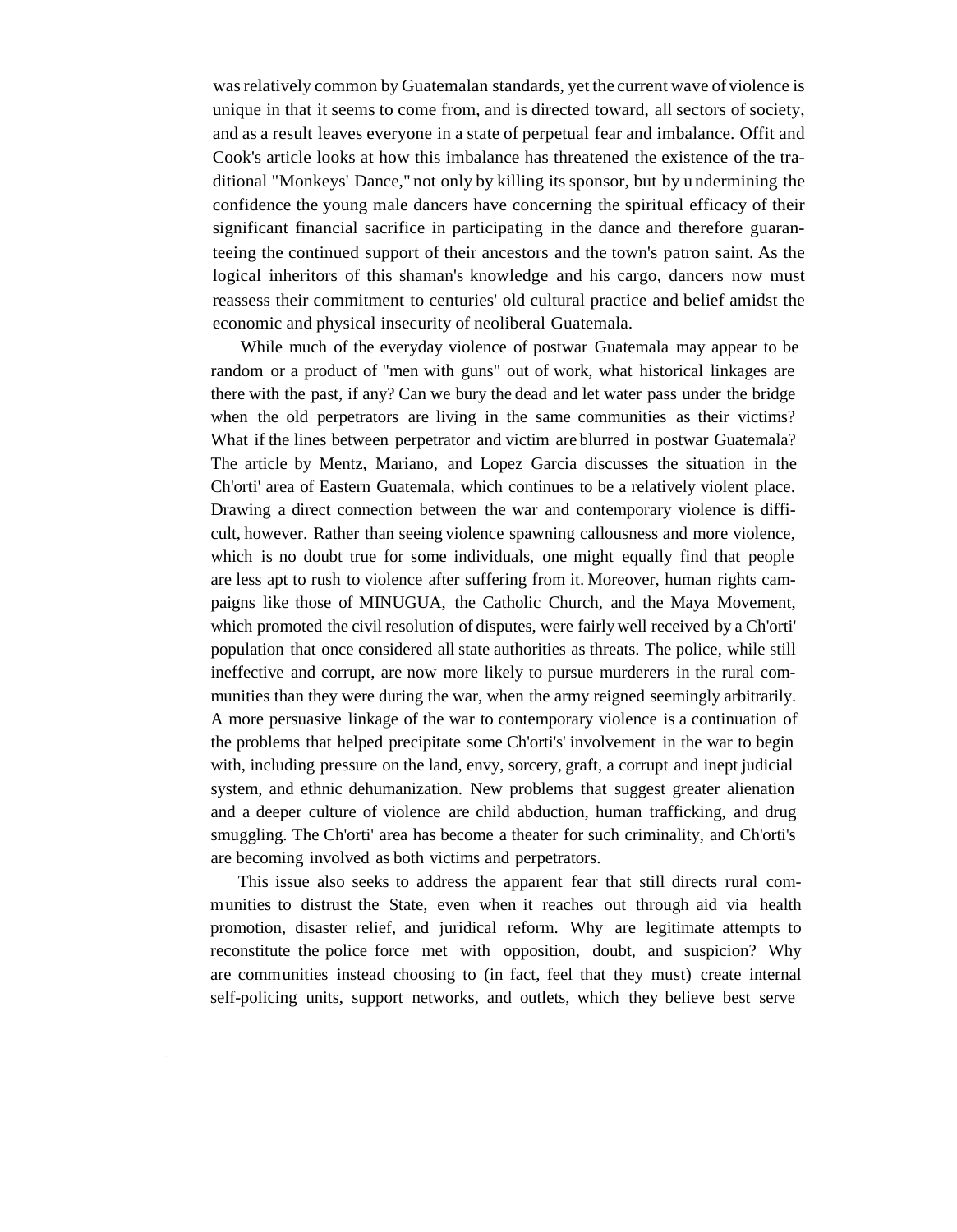their needs? How do national and regional anxieties about violence and security mergewithlocal concerns, conflicts, and powerstruggles?Burrell's article addresses migrants and migration as factors in considering postwar violence as a web of struggles with many locations, each playing into negotiations on how decisionmaking processes take place and are enacted. How are migrants at once players in new forms of violence and challengers to traditional structures of power and authority, and of community responses to them? Building on research that looked at so-called *mareros* (who, in fact, were returned migrants who challenged traditional authority and power structures and were thus labeled "gangsters") in Todos Santos, Burrell explores the ways in which security committees now operating in Todos Santos are viewed in the satellite communities of Todosanteros in the United States, and what kinds of discourses are informing or influencing how mi- grants view them (i.e., human rights, or *mano d ura).*

Furthermore, it might be asked how the misunderstanding of community dynamics and local histories, and the legacy of violence, lead to a misdiagnosis from international aid organizations. Are foreign aid agencies the only ones who notice both community vulnerability and resilience? Patricia Foxen discusses the state of violence and social instability that has characterized postwar Guatemala, combined with changes brought about by rapid globalization, and argues that this has created an atmosphere of chronic distress and anxiety in many indigenous communities, expressed in acute levels of trauma, fear, psychosomatic symptoms, substance abuse, and domestic violence. Given that some individuals and communities have been able to cope better than others with the disruptions of the past decades, this article seeks to determine the key subjective and cultural factors contributing to psychosocial vulnerability and resiliency among Mayan Indian women and men in Guatemala. Foxen's article explores individual and collective expressions of distress and coping among indigenous people in two highland communities. She examines the different cultural and gendered idioms and social strategies used by Maya women and men to transform various types of social suffering and violence, thus moving away from the biomedical notions of trauma and pathology and underscoring local, historically situated frameworks for meaning-making and psychosocial well-being in postwar contexts.

How, then, might these articles best express a successful merging of locally grounded ethnography with the global repercussions felt in postwar Guatemala, to bring together previous waves of research interests? Can anthropology offer a theoretically engaging analysis of international concerns on the ground without betraying the intimacies and nuances of community research, and without resorting to international frameworks? New modes of representation following the postmodern critiques of the 1980s(and those which still linger today) have brought new challenges to ethnographers both from within and outside their traditional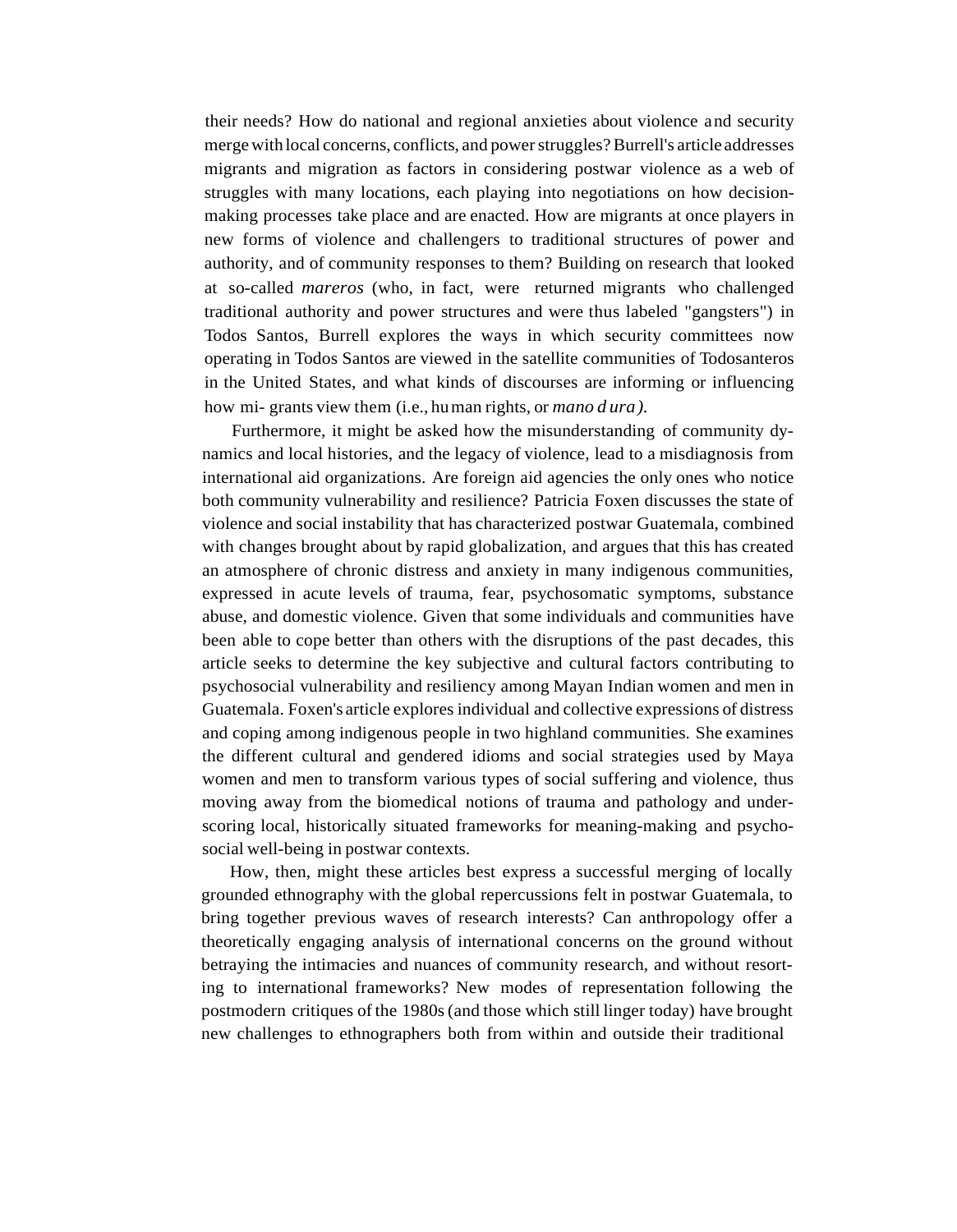audiences, and new literature still offers a caveat to those socialscientistsworking in Latin America- that they be wary of continued forms of romanticization and stereotypes draped in new covert paradigms and structural essentializations, despite their political convictions and or advocacy (Mignolo 2000; Lange-Churi6n and Mendieta 2001; Volek 2002; Smith 2006).

And while we tiptoe around the minefields of representation and stereotypes, anthropologists must pay serious attention to individuals and the power they have brought *themselves* to their local worlds and we must ask what is at stake for both anthropology and the subject. The authors in this issue are attempting to provide an experience-oriented approach in order to construct a philosophical history and draw an u nderstanding out of the ethnography which, according to Alan Klima, may help us to connect "mutually informative practices in a way that does not fall back on the cartographic-literalist notions of culture, space, and place" (2002:8). An ethnography of social experience attempts to focus on the individual, contradictory, and messy interaction that individuals have with their local worlds. We believe the articles in this issue do just that.

In placing cultural processes within larger global contexts, both a state-imposed and a personal identity can be seen as the result of historical events, political conflicts, and the process of globalization (Ong 1999). "State,"for Aihwa Ong, does not mean a supra-sanctioned identity whereas the nation retains its classification of self-imposed identity; that is, one's identity and being are crafted on two fronts: relation to the state and relation to others within that state. Individuals receive one classification imposed upon them from outside forces, yet are able to voice and express their own conception of being. The realization of this by individuals allows them to play with their relationships to political organizations and adapt to both the real and unreal borders/constraints that appear in those relations and confrontations. While states and individuals constantly adapt to one another, their form and identities must, as a consequence of the State-and-mouse game, change, as must our concept of their relationship. Individuals constantly adapt and reframe their own political positions in order to jibe with current social and political events. Given the topics covered by these articles, and the new relationships between the State and communities that are being formed ( or abandoned, in postwar Guatemala), are we witnessing a new localization of identities that seeks to circumvent the State and create new municipal-level identities around issues of self-reliance and protection?

What has allowed these new waves of violence to persist and how are they linked to the armed conflict? How are the ways in which individuals, both victims and perpetrators, choose to address postwar violence counter-productive to healing, if at all? We seek to wed the scholarship on both memory and structural violence to highlight those obstacles that prevent the wounds from closing. Have we been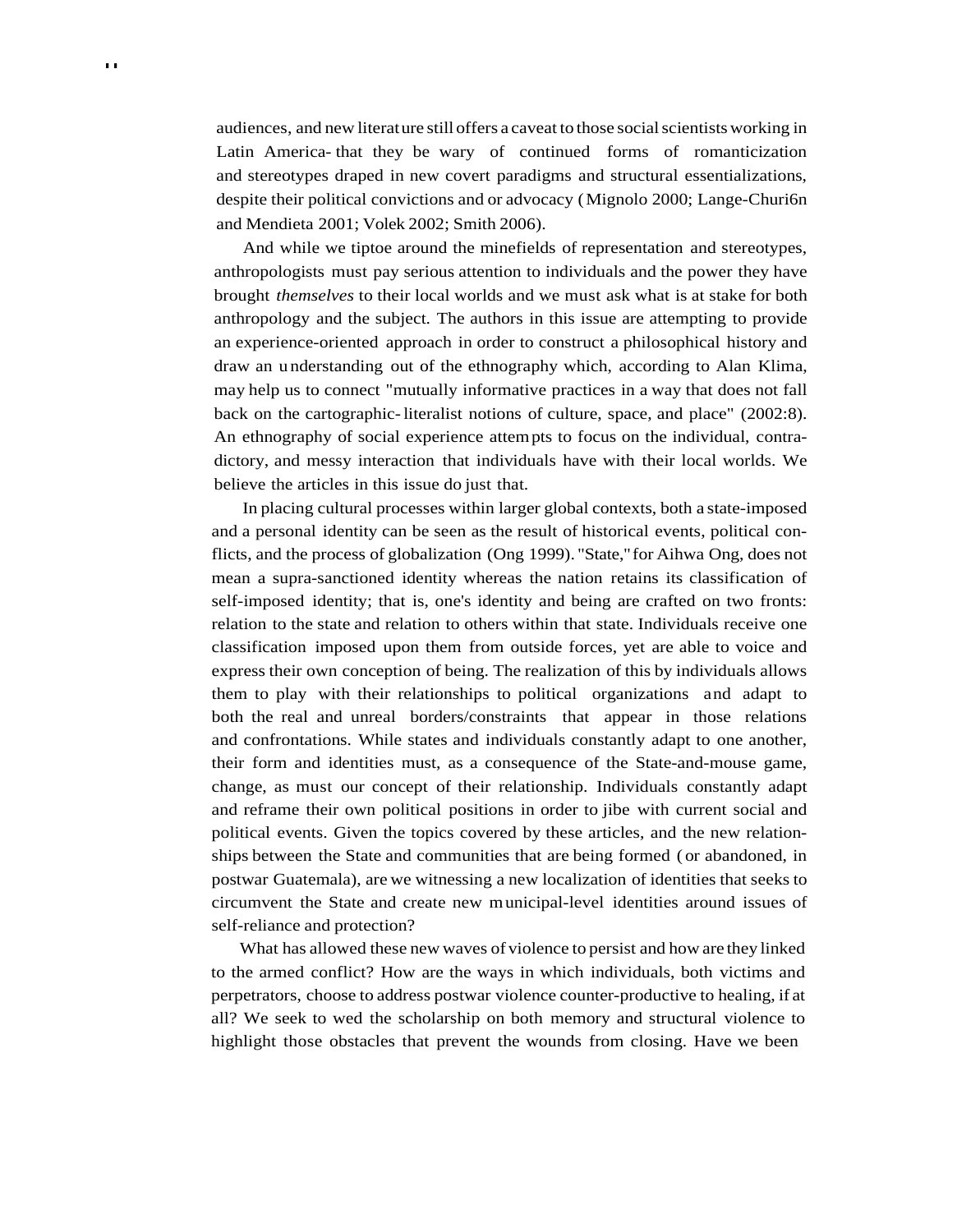asking how the wounds may heal and the scars be someday erased when instead we should be asking how the Guatemalan body must instead be viewed asscarred from memory and how citizens are refashioning and reformulating that mutilated body for a new politics and everyday life? As we write, there are daily demonstrations of tens of thousands of Guatemalans calling specifically for an investigat ion into who is responsible for the death of Rodrigo Rosenberg, and in a far more general sense for an end to the violence. The Guatemalan populace is on the streets demanding an end to violence, impunity, and injustice, ironically enough during an epoch when such relics of the war-time era were hoped to have been on the wane.

# **Note**

<sup>1</sup>0n 12 January 2010, a special United Nations commission announced that after an 8-month investigation it concluded that Rosenberg had arranged for his own assassination. The findings suggest that he staged his murder as revenge after he could not directly implicate President Colom in the killing of Khalil Musa in May of 2009. His two accomplices remain at large, brothers Francisco Jose Valdez Paiz and Jose Estuardo Valdez Paiz.

# **References Cited**

Adams, Walter R. and John P. Hawkins

2007 Health Care in Maya Guatemala: Confronting Medical Pluralism in a Developing Country. Norman: University of Oklahoma Press.

# Arias, Arturo, ed.

- 200I The Rigoberta Menchu Controversy. Minneapolis: University of Minneapolis Press.
- Burgos-Debray, Elisabeth
	- 1983 Me Llamo Rigoberta Menchu y*Asi* Me Naci6 la Conciencia. Barcelona: Editorial Argos Vergara, S.A.

#### Carlsen, Robert S.

- 1997 The War for the Heart and Soul of a Highland Maya Town. Austin: Un iversity of Texas Press.
- Carmack, Robert, ed.
	- 1988 Harvest of Violence. The Maya Indians and the Guatemalan Crisis. Norman: University of Oklahoma Press.

Comisi6n para el Esclarecimiento (CEH)

1999 *Guatemala, Memoria de/ Silencio,* 12 tomos. Guatemala.

# Fink, Leon

2007 The Maya of Morganton: Work and Commu nity in the Nuevo New South. Chapel Hill: University of North Carolina Press.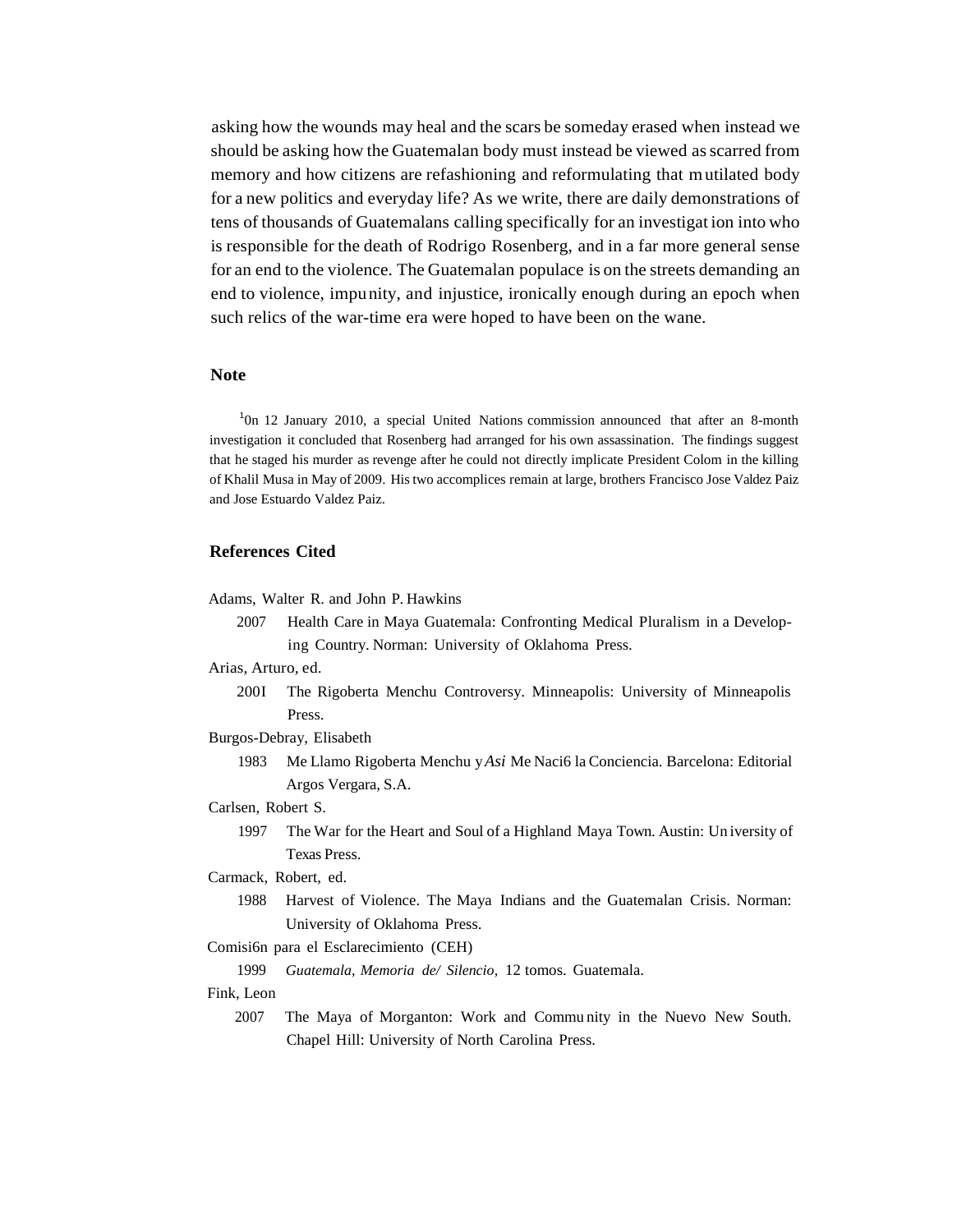Fischer, Edward F.

- 2001 Cult ural Logics and Global Economies. Maya Identity in Thought and Practice. Austin: Un iversity of Texas Press.
- Fischer, Edward F. and Peter B. Benson
	- 2006 Broccoli and Desire: Global Connections and Maya Struggles in Postwar Guatemala. Palo Alto: Stanford University Press.
- Fischer, Edward F. and R. McKenna Brown, eds.
	- 1996 Maya Cultural Activism in Guatemala. Austin: University of Texas Press.

#### Foxen, Patricia

- 2008 In Search of Providence: Transnational Mayan Identities. Nashville: Vanderbilt University Press.
- Garrard-Burnett, Virginia
	- 1998 Protestantism in Guatemala. Living in the New Jerusalem. Austin: University of Texas Press.

#### Goldin, Liliana R.

2009 Global Maya: Work and Ideology in Rural Guatemala. Tucson: University of Arizona Press.

#### Grandin, Greg

- 2000 The Blood of Guatemala: A History of Race and Nation. Durham: Duke University Press.
- 2004 The Last Colonial Massacre. Chicago: University of Chicago Press.

# Green, Linda

1999 Fear as a Way of Life: Mayan Widows in Rural Guatemala. New York: Columbia University Press.

# Hale, Charles

2006 Mas que un indio: Racial Ambivalence and the Paradox of Neoliberal Multiculturalism in Guatemala. Santa Fe: School of American Research Press.

#### Harbury, Jen nifer K.

1997 Searching for Everardo: A Story of Love, War, and the CIA in Guatemala. New York: Warner Books.

# Jonas, Susanne

- 2000 Of Centaurs and Doves: Guatemala's Peace Process. Boulder: Westview Press. Kahn, Hilary E.
	- 2006 Seeing and Being Seen: The Q'eqchi' Maya of Livingston, Guatemala, and Beyond. Austin: University of Texas Press.

# Klima, Alan

2002 The Funeral Casino: Mediation, Massacre, and Exchange with the Dead tn Thailand. Princeton: Princeton University Press.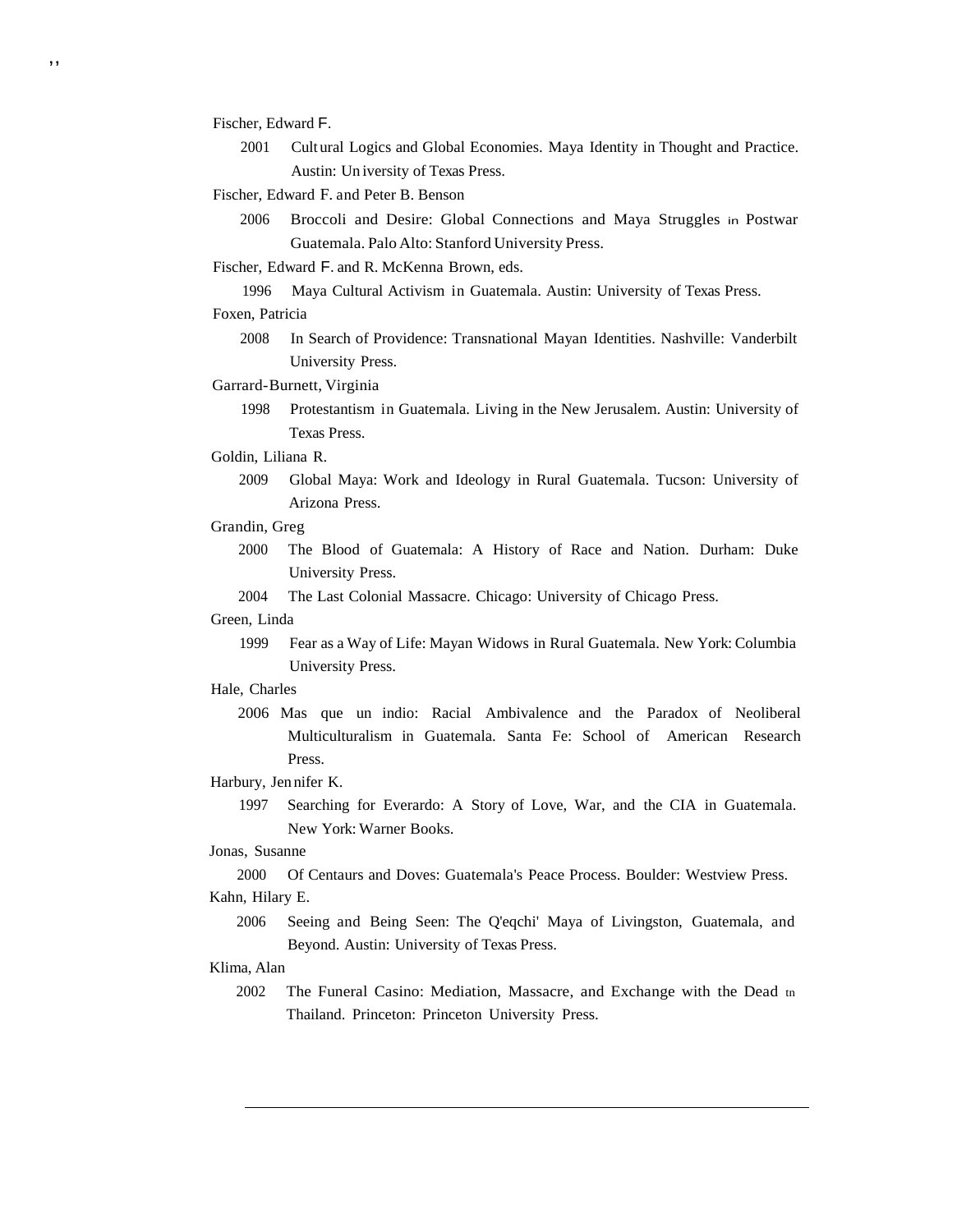Lange-Ch urion, Pedro and Eduardo Mend ieta, eds.

- 200I Lati n America and Postmodernity: A Contemporary Reader. Am herst: Humanity Books.
- Little, Walter E.
	- 2004 Mayas in the Marketplace: Tourism, Globalization, and Cultural Identity. Austin: University of Texas Press.
- Little, Walter E. and Timothy J. Smith, eds.
	- 2009 Mayas in Postwar Guatemala: Harvest of Violence Revisited. Tuscaloosa: University of Alabama Press.

Loucky, James and Marilyn Moors, eds.

2000 The Maya Diaspora. Philadelphia: Temple University Press.

- Manz, Beatriz
	- 2004 Paradise in Ashes. A Guatemalan Journey of Courage, Terror and Hope. Berkeley: University of California Press.
- Metz, Brent E.
	- 2006 Ch'orti'-Maya Survival in Eastern Guatemala: Indigeneity m Transition. Albuquerque: University of New Mexico Press.

Metz, Brent E., Cameron L. McNeil and Kerry M. Hull, eds.

2009 The Ch'orti' Maya Area: Past and Present. Tallahassee: University Press of Florida.

#### Mignolo, Walter

2000 Local Histories/Global Designs: Coloniality, Subaltern Knowledges, and Border Thinking. Princeton: Princeton University Press.

#### Montejo, Victor D.

- 1999 Voices from Exile: Violence and Survival in Modern Maya History. Norman: University of Oklahoma Press.
- 2005 Maya Intellectual Renaissance: Identity, Representation, and Leadership. Austin: University of Texas Press.

#### Nelson, Diane M.

1999 A Finger in the Wound: Body Politics in Quincentennial Guatemala. Berkeley: University of California Press.

Nelson, Diane M. and Carlota McAllister, eds.

2010 Revisiting Guatemala's Harvest of Violence. Durham: Duke University Press.

North, Lisa and Alan Simmons, eds.

- 1999 Journeys of Fear: Refugee Return and National Transformation in Guatemala. Montreal: McGill-Queen's University Press.
- Offit, Thomas A.
	- 2008 Conquistadores de la Calle: Child Street Labor in Guatemala City. Austin: University of Texas Press.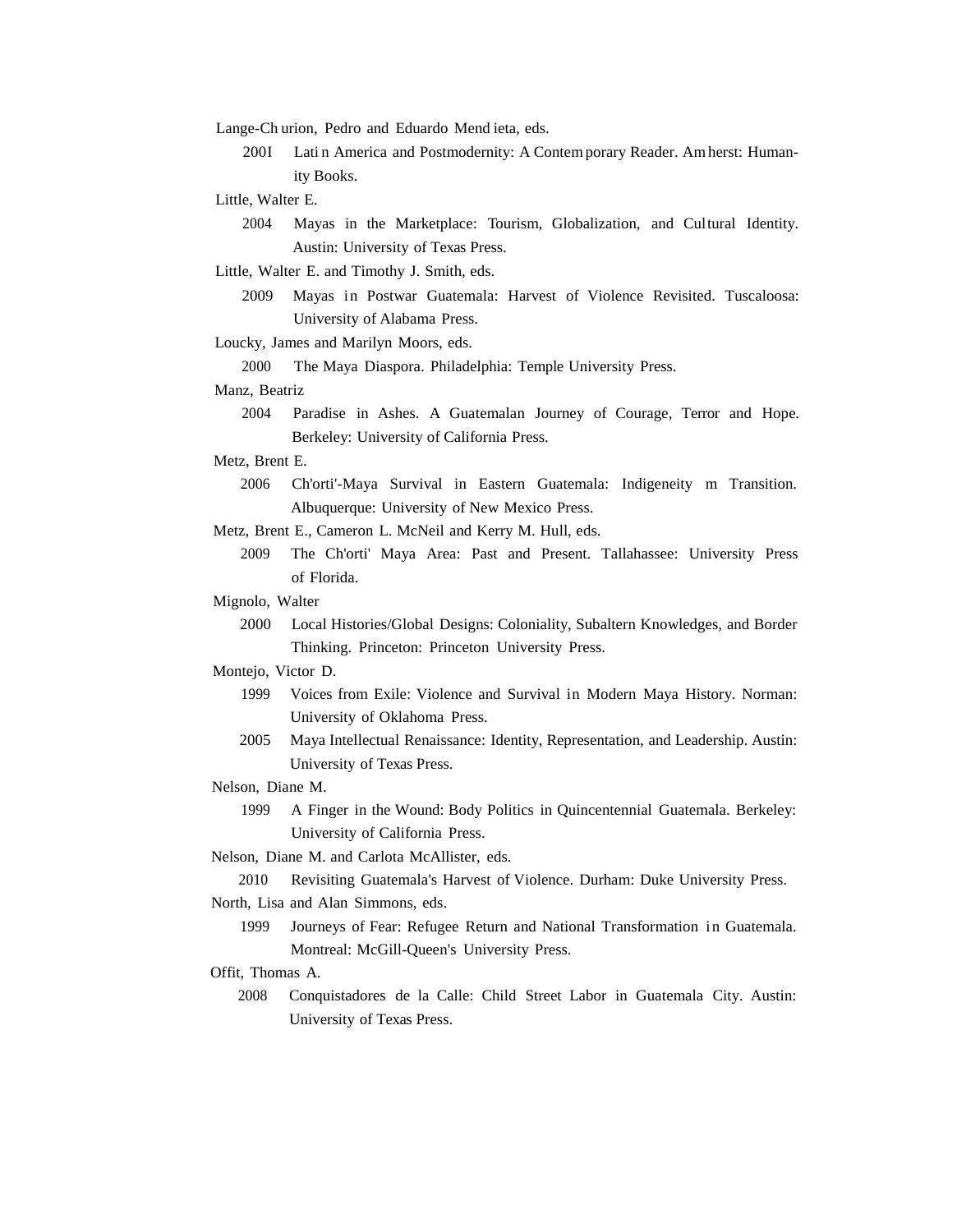Ong, Aihwa

- 1999 Flexible Citizenshi p: The Cultural Logics of Transnationalism. Durham: Duke University Press.
- Pitarch, Pedro, Shannon Speed a nd Xochitl Leyva-Solano, eds.
	- 2008 Human Rights in the Maya Region: Global Politics, Cultural Contentions, and Moral Engagements. Durham: Duke University Press.

REMHI - Human Rights Office of the Archdiocese of Guatemala, Interdiocesan Project for the Recovery of Historical Memory.

1998 Guatemala: Nunca Mas. Guatemala City: REMHI.

#### Remijnse, Simone

2003 Memories of Violence. Civil Patrols and the Legacy of Conflict in Joyabaj, Guatemala. Amsterdam: Thela Latin American Series.

#### Sanford, Victoria

2004 Buried Secrets: Truth and Human Rights in Guatemala. New York: Palgrave Macmillian.

# Saxon, Dan

2007 To Save Her Life: Disappearance, Deliverance, and the United States m Guatemala. Berkeley: University of California Press.

#### Schirmer, Jennifer

1999 The Guatemalan Military Project. A Violence Called Democracy. Philadelphia: University of Pennsylvania Press.

# Smith, Timothy J.

2006 Views From the "South": Intellectual Hegemony and Postmodernism in Latin America. Reviews in Anthropology 35(I): 61-78.

#### Stoll, David

- 1993 Betweeen Two Armies in the Ixil Towns of Guatemala. New York: Colombia University Press.
- 1999 Rigoberta Menchu and the Story of All Poor Guatemalans. Boulder: Westview Press.

# Stolen, Kristi Anne

2007 Guatemalans in the Aftermath of Violence: The Refugees' Return. Philadelphia: University of Pennsylvania Press.

#### United States Department of State

- 2005 U.S. Department of State Country Report on Human Rights Practices 2004 - Guatemala. Electronic document, <http://www.unhcr.org/refworld/> docid/4226d9932f.html, accessed February 28, 2005.
- 2008 Country Report on Human Rights Practices: Guatemala. Electronic document, htt [p://www.state.gov/g/d](http://www.state.gov/g/d) rl/rls/h rrpt/2007/ I 00641.htm, accessed February 15, 2009.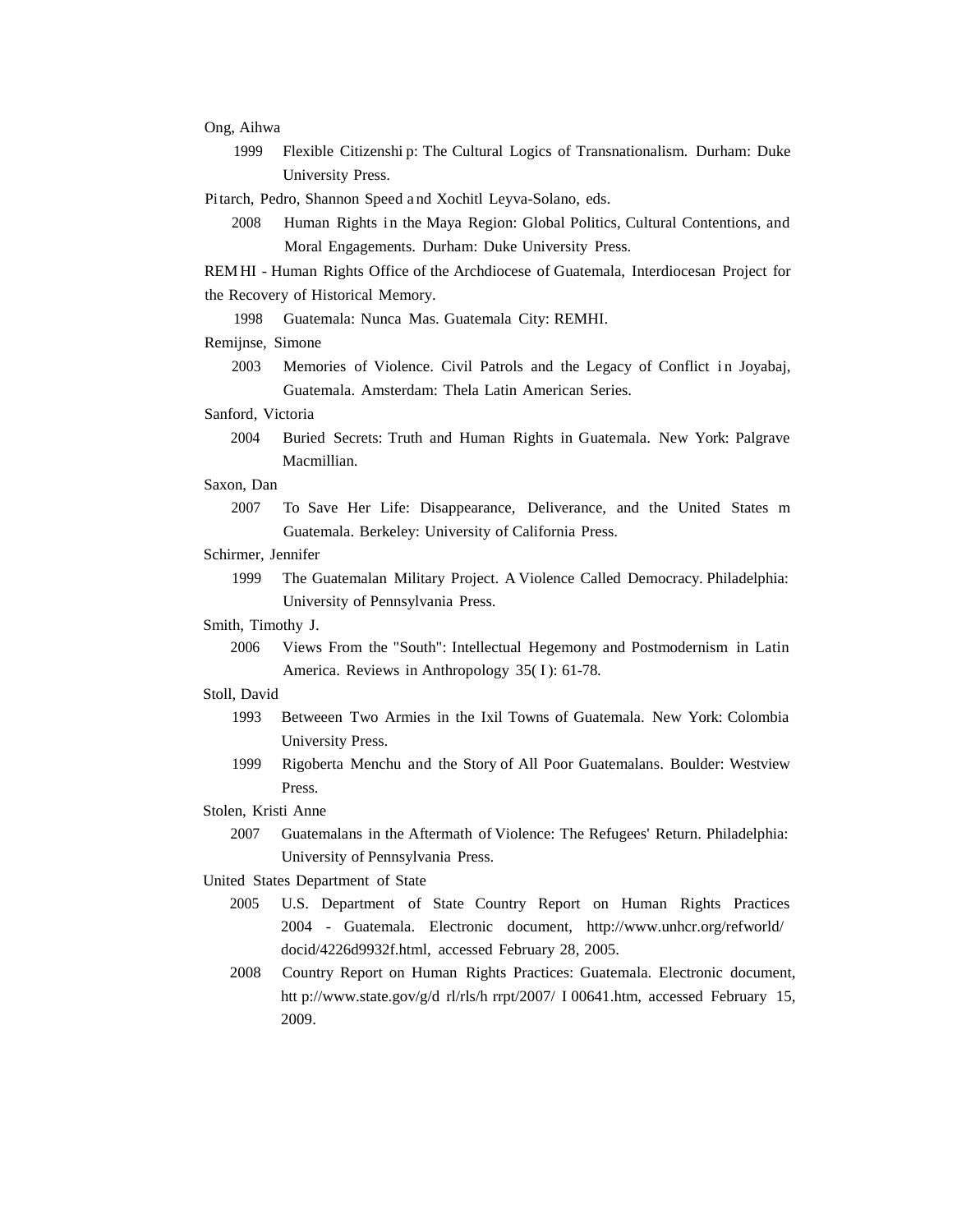- 2009a Background Note: Guatemala. Electronic document, <http://www.state.gov/r/> pa/ei/bgn/2045.htm, accessed February 15, 2009.
- 2009b U.S. Embassy to Guatemala Press Release. Electronic document, http:// guatemala.usembassy.gov/pbe20090205.html, accessed February 15, 2009.

# Volek, Emil, ed.

2002 Latin America Writes Back: Postmodernity in the Periphery (An Interdisciplinary Perspective). New York: Routledge.

# Warren, Kay

1998 Indigenous Movements and Their Critics: Pan-Maya Activism in Guatemala. Princeton: Princeton University Press.

# Wilkinson, Daniel

2004 Silence on the Mountain Stories of Terror, Betrayal, and Forgetting m Guatemala. Durham: Duke University Press.

# Zur, Judith N.

1998 Violent Memories: Mayan War Widows in Guatemala. Boulder: Westview Press.